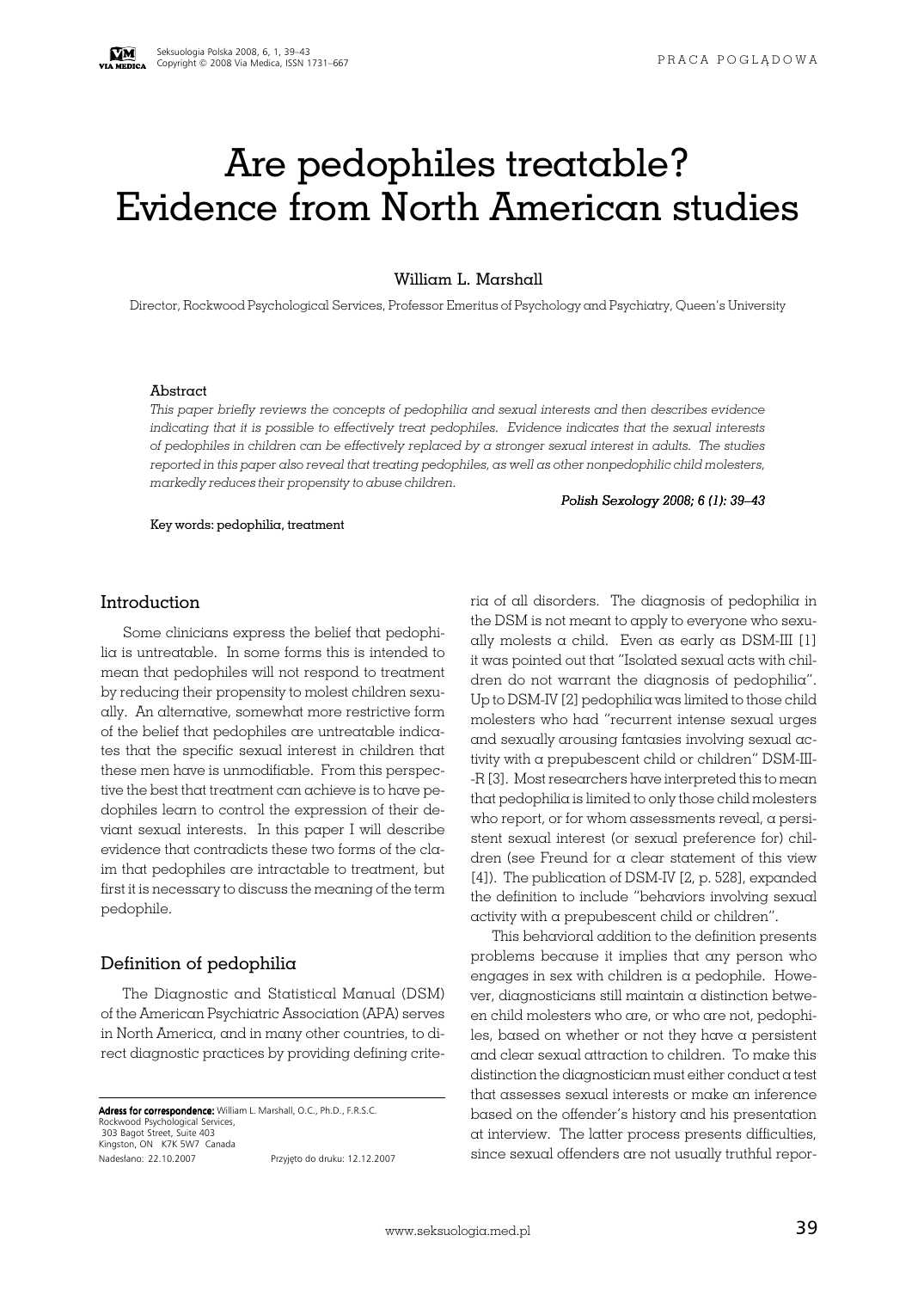ters, and it seems guaranteed to reduce interdiagnostician reliability. Where possible clinicians have relied on the results of phallometric testing to infer sexual interests [5].

The phallometric test (also called "penile plethysmography" or "PPG") presents the client with various forms of sexual stimuli depicting acts with adults or children and may vary the depiction of consent, force, or violence. During these presentations of sexual stimuli, a device is attached to the man's penis to record erectile changes. A sexual interest or preference is evident when the client displays either greater arousal to adult sexual partners (a normative interest), or greater arousal to children (a deviant, or pedophilic, interest), or greater arousal to force, nonconsenting sex with an adult ( $\alpha$  deviant, or rape, interest). Phallometry has limitations but it does appear to be useful in defining current sexual interests [6]. Interestingly, Kingston, Firestone, Moulden and Bradford [7] found that using either DSM criteria alone, or phallometric results alone, or a combination of the two, produced classifications of child molesters  $(N = 206)$ that were approximately equivalent although phallometry alone tended to classify somewhat more as pedophilic.

Unfortunately phallometric testing is not always available to clinicians so they often have to rely on drawing inferences from the available information. As a consequence the interdiagnostician reliability of "pedophilia" is far from satisfactory [8, 10]. This problem is made worse by the rather careless use of the label in the literature. Many authors use the term pedophile to describe all child molesters; sometimes, but not always, such authors limit the use of the term to only those child molesters who abuse other people's children. In my discussion of the issues concerning whether or not pedophiles can be treated, I will attempt to restrict my use of the term to only those child molesters who either meet current DSM criteria or who reveal deviant interests in children at phallometric asessments.

## Treatment responses of pedophiles

Actually there are no published studies that specifically compare the responses to treatment of pedophilic child molesters with the responses of nonpedophilic child molesters. Fortunately we have relevant data from our report of the long-term outcome of our community-based treatment program [11]. In the original article the reported recidivism rates were derived from both official and unofficial data sources, resulting in reoffense rates that were between 2 and 3 times greater than official information revealed. For this paper I will report only the official recidivism rates so that readers can more readily compare the data with other studies.

Among the 58 untreated offenders, 18 were diagnosed as pedophilic by a forensic psychiatrist at a court evaluation prior to their referral to our clinic or they were so diagnosed at our clinic. The overall recidivism rate for these untreated offenders was, according to the Canadian Police Information Centre's (CPIC) national records, 16.4%. Of the 18 diagnosed as pedophiles, 5 reoffended resulting in a 27.8% recidivism rate. Thus the untreated pedophiles reoffended at almost double the rate of the overall group, an observation consistent with the expectations of most clinicians. However, among the treated group the reoffense rates of the pedophilic and nonpedophilic child molesters were almost equal.

Of the 68 treated child molesters in the study, 22 were diagnosed as pedophiles which is almost the same proportion as in the untreated group. I then examined the phallometric test results of these 22 clients; 17 of them also met phallometric criteria for pedophilia (i.e., they displayed arousal to children that was greater than 80% of their arousal to adults). Thus, according to both criteria (i.e., clinician's diagnosis and phallometric sexual responses), these 17 child molesters were pedophilic.

The overall official reoffense rate for the treated group was 6.8%. However, among the 17 unequivocal pedophiles only 1 had reoffended. This rate (i.e., 5.9%) of reoffending among the pedophiles is somewhat lower than the rate for the 51 treated nonpedophiles (7.8%), and lower than the overall rate for the treated group. Had I simply relied on the psychiatrists' diagnoses the results would have been much the same; in both cases the treated "pedophiles" did at least as well as the nonpedophiles. In addition, the treated pedophiles had far lower reoffense rates (i.e., 5.9%) than did the untreated pedophiles (i.e., 27.8%). Thus, the results appear to contradict the claim that pedophiles are untreatable, despite the rather small numbers in these analyses.

## The modification of deviant sexual interests

For the claim that sexual interests (or sexual preferences) cannot be changed there is a plethora of data that contradict this view. First, however I need to discuss the meaning of the terms "sexual interest", "sexual preference" and "sexual orientation".

**Sexual orientation** usually refers to a preference for male or female adults (i.e., gender orientation) and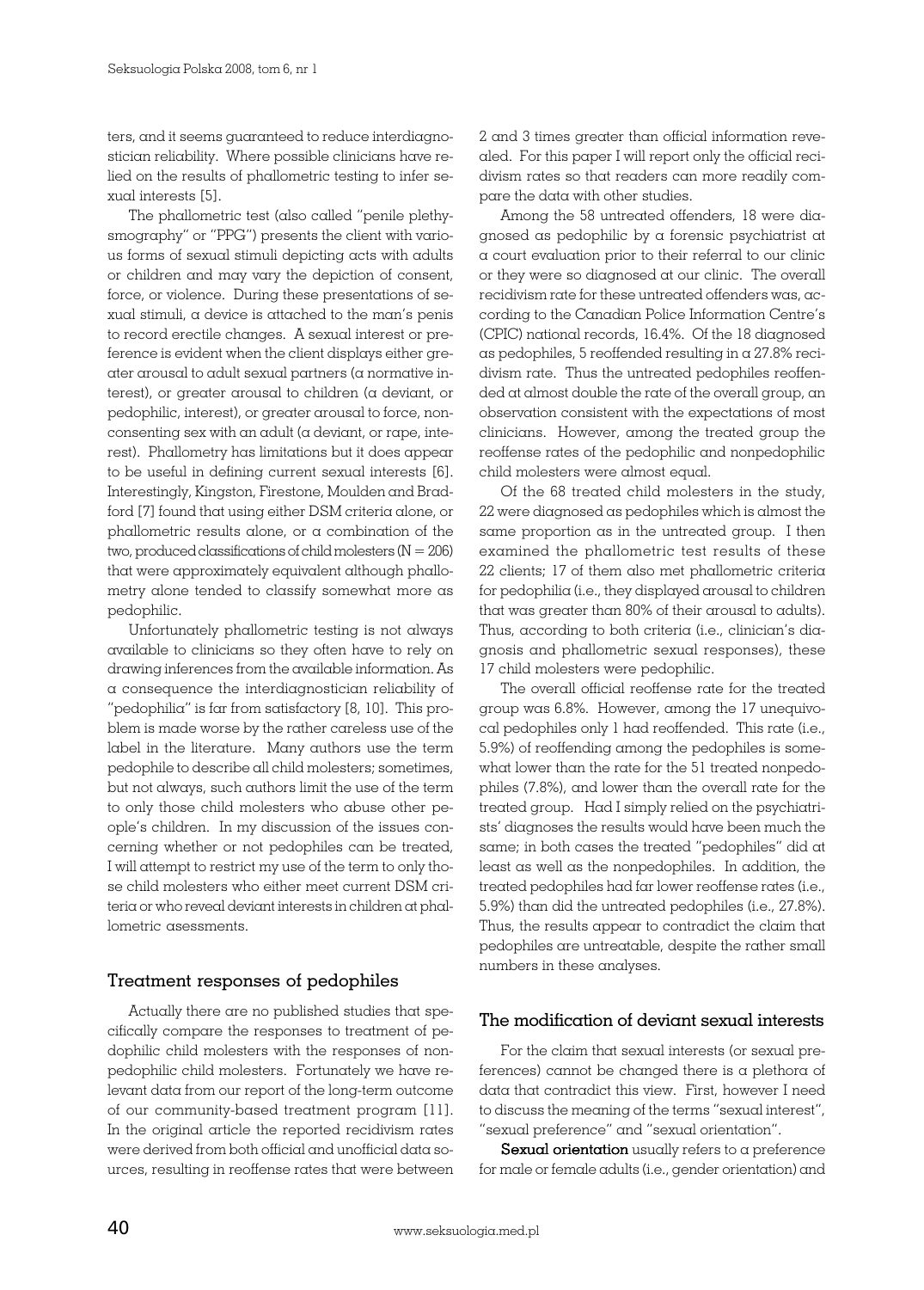I will follow that practice. Attempts to change sexual orientation (which was restricted to attempts to change homosexual men into heterosexuals) all but ceased in most Western countries sometime in the 1960 and 1970s, partly because such attempts were usually unsuccessful, at least with exclusive homosexuals [12]. With changes in society's attitudes toward homosexuality, most clinicians nowadays refuse to try to modify sexual orientation. Given that treatment approaches have radically changed since the 1970s, it remains a somewhat open question as to whether or not sexual orientation is modifiable. However, whatever the answer is to this question, the fact remains that attempts to change homosexuals into heterosexuals are largely driven by prejudicial, and unfounded, attitudes about sexual orientation that have no place in clinical practice.

Sexual preferences describe a person's characteristic preference for particular kinds of sexual activity, or for people of a particular age, or for some specific stimuli (e.g., fetishistic stimuli). Whereas there is evidence suggesting a biological basis for sexual orientation even among homosexual males [13] there is presently no evidence pointing to an inborn sexual attraction to children [14, 15]. While there is some, but very weak, evidence of neurological im $p$ airment in  $\alpha$  small number of child molesters, these same impairments have been found in all types of offenders [16]. Exactly why some men sexually molest children is presently not clear although we [17– –19] have offered theoretical accounts of how this might happen. These theories, which are evidence-based, suggest that a sexual interest in children arises from various experiences in the childhood, adolescence, and adulthood of these men. The reader is referred to these articles for more details.

At phallometric assessments approximately 50% of identified nonfamilial child molesters display either greater sexual arousal to children than to adults, equal arousal to both, or arousal to children that is within at least 80% of the maximum response to adults. Each of these groups are thought to need treatment directed at modifying these deviant interests. However, even though those child molesters who display between 80% and 100% of arousal to children compared to their responses to adults, are considered to be deviant and in need of specialized treatment, they clearly do not have  $\alpha$  sexual preference for children; rather, they can be said to display a deviant sexual interest in children. For convenience, in this paper I will refer to both these groups of child molesters (i.e., those with a preference for, and those with an interest in, children) as having a deviant sexual interest in children.

If we are correct in claiming that sexual interests are acquired, then quite obviously this opens the possibility that such interests can be reversed. This assumption is, in fact, the guiding notion upon which all behavioral procedures aimed at modifying sexual interests are based. Such procedures have taken many forms, far too numerous to describe here. However these procedures, even in the very earliest days of their use (see the historical reviews by Marshall&Laws [20] and Laws&Marshall [21]), have proven to be effective [22–25]. For example, my colleagues and I have reported a series of controlled single-case studies [26–31] applying behavioral procedures with 10 clearly pedophilic child molesters (as defined by both psychiatric diagnoses and phallometric assessments). Our evaluations of the behavioral treatment interventions revealed dramatic reductions in arousal to children and also the long-term elimination of deviant acts. We have recently updated the long-term evaluation of these cases by accessing the CPIC national data base. This recent update revealed that none of these 10 pedophilic child molesters have reoffended over what is now a 30-year period. It is also important to note that repeated post-treatment phallometric evaluations conducted up to 2-years after treatment, consistently revealed normal sexual interests in these 10 offenders. These findings are consistent with numerous other reports in the literature revealing both stable changes in sexual interests over extended time and a marked reduction in (and in many cases, an elimination of) reoffense rates.

Origins of pedophilic interests and their comprehensive treatment

Our view of child molesters [19, 32, 33] is that these men turn to children for sex (and for intimacy and emotional comfort) because their life history has not equipped them with the skills, attitudes, emotional regulation, and self-confidence that are necessary to meet their needs in appropriate ways with adults. For example, Howells [34] showed that child molesters felt more comfortable with children who they viewed as nonthreatening, obliging, and easy to control, whereas adults were seen by these men as threatening, demanding, and controlling. We have also reviewed evidence that reveald serious disruptions in the childhood relations between child molesters and their parents that led to reduced self-worth and poor relationship skills [35]. Given our view of child molestation, we have built a comprehensive treatment program that has evolved over the years [11, 36–38] into its present form [39]. This program addresses a wide range of issues: self-esteem, shame, coping skills, empathy, healthy sexual functioning, and relationship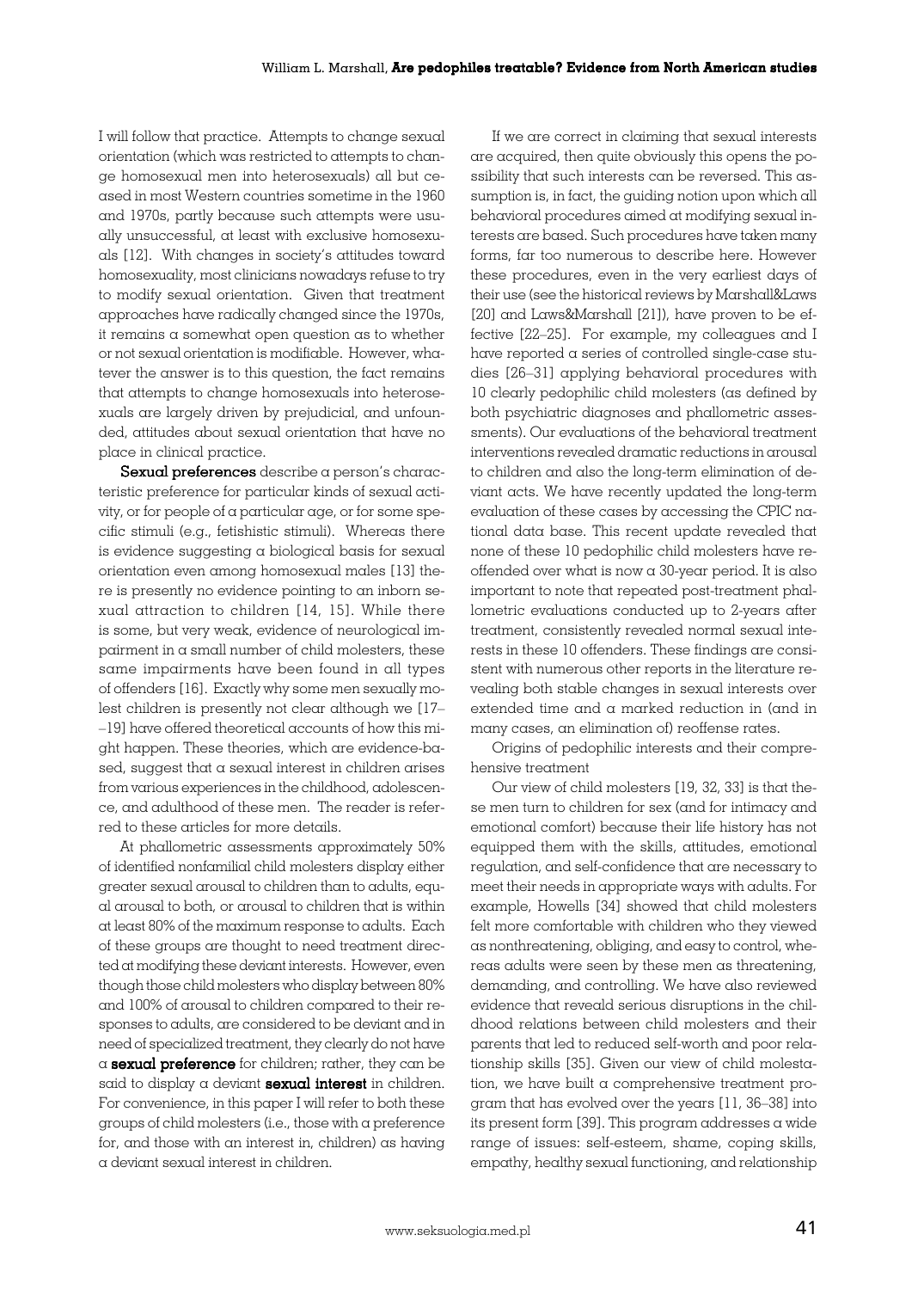and intimacy skills, as well as emotional and behavioral self-regulation. In addition, we assist these offenders in the generation of a long-term plan aimed at developing a better, more fulfilling lifestyle (see [40] for details). Of course, for the pedophilic offenders we also employ specific procedures to modify their deviant sexual interests (see [41] in press).

In order to test our view that child molesters turn to children for sex, comfort and intimacy because they do not have the capacity necessary to meet these needs with adults, I conducted a study involving carefully selected, highly deviant child molesters. If our thesis is correct, then simply providing child molesters with the capacity to relate effectively with adults (i.e., provide them with the skills, attitudes, and selfconfidence) and the opportunity to put these skills into practice, should eliminate their need to turn to children. In laboratory studies of the extinction of a formerly desirable behavior, it has been shown that the process of extinction (i.e., the loss of the previously desired response) is markedly accelerated and made more stable over time, when a new and rewarding behavior replaces the old one [42]. In the present instance this means that among child molesters the provision of the skills necessary to meet sexual and intimacy needs with adults, and providing the opportunity to enact these new skills with an adult partner, should lead to the extinction of sexual interests in children and a corresponding increased sexual interest in adults.

To provide the strongest test of this idea, I [43] carefully selected child molesters who displayed greater arousal to children than to adults at phallometric assessment. Furthermore, among these men I selected only those who had numerous victims and whose offending was repeated over several years. In addition most of them had engaged in penile penetration of their victim's vagina or anus, and most had used some degree of forcefulness in their offenses. Each of them admitted to a long-term sexual interest in children which was manifest in both overt behavior and frequent masturbatory fantasies. All of them were diagnosed as pedophilic by a forensic psychiatrist and each displayed greater arousal to children at phallometric assessment. Thus, I chose only quite deviant child molesters who also clearly met criteria for pedophilia. These clients then entered our comprehensive treatment program except that I deliberately withheld any mention of deviant sexual interests and did not employ any procedures aimed at modifying such interests.

It is important to note that in the prison setting where this program was conducted, inmates have regular conjugal visits with their current established sexual partner. Some of these men, despite their clear sexual interests, had a relationship with an adult for some time prior to their conviction so these long-term partners were the ones involved in the conjugal visits. Others had formed relationships while in prison involving women with whom they had corresponded or who they had met as volunteers. Kingston et al. [7] found no differences in the likelihood of being married between pedophilic and nonpedophilic child molesters, so perhaps it is not surprising that both our groups (i.e., pedophiles and nonpedophiles) had partners with whom they could enjoy conjugal visits. These conjugal visits involve the offender and his partner residing in a private small house on the prison grounds for approximately two days. This allows them to practice all the relationship skills we are teaching them, and also permits them the privacy to have sexual relationships with their partner.

Post-treatment phallometric assessments of the pedophilic offenders in my study [43], revealed normalized sexual interests in each of the participants. Arousal to children was markedly reduced to levels far lower than arousal to adults and was, in fact, somewhat lower than the sexual responses to children shown by the majority of nonoffending males. Arousal to adults among these men had markedly increased at post-treatment to levels comparable to that shown by normal males. These results again point to the fact that deviant sexual interests are modifiable.

## Conclusions

I believe the above studies, and the extensive range of reports in the sexual offender literature, indicate that pedophiles are as responsive to psychological treatment as are nonpedophilic child molesters. Both groups show markedly lowered reoffense rates after release to the community and there appears to be no real difference in recidivism between the pedophilic and the nonpedophilic child molesters. Furthermore, the implementation of specific behavioral procedures to modify the sexual interests of pedophiles has been shown to alter their sexual interests such that these interests are normalized by treatment. Also providing pedophiles with the skills, attitudes, and selfconfidence necessary to equip them to meet their sexual and intimacy needs with adults, appears to normalize their sexual interests without the need to directly target their deviant interests. Long-term recidivism studies indicate that child molesters, including pedophiles, who enter psychological treatment, have remarkably lower reoffense rates than would be